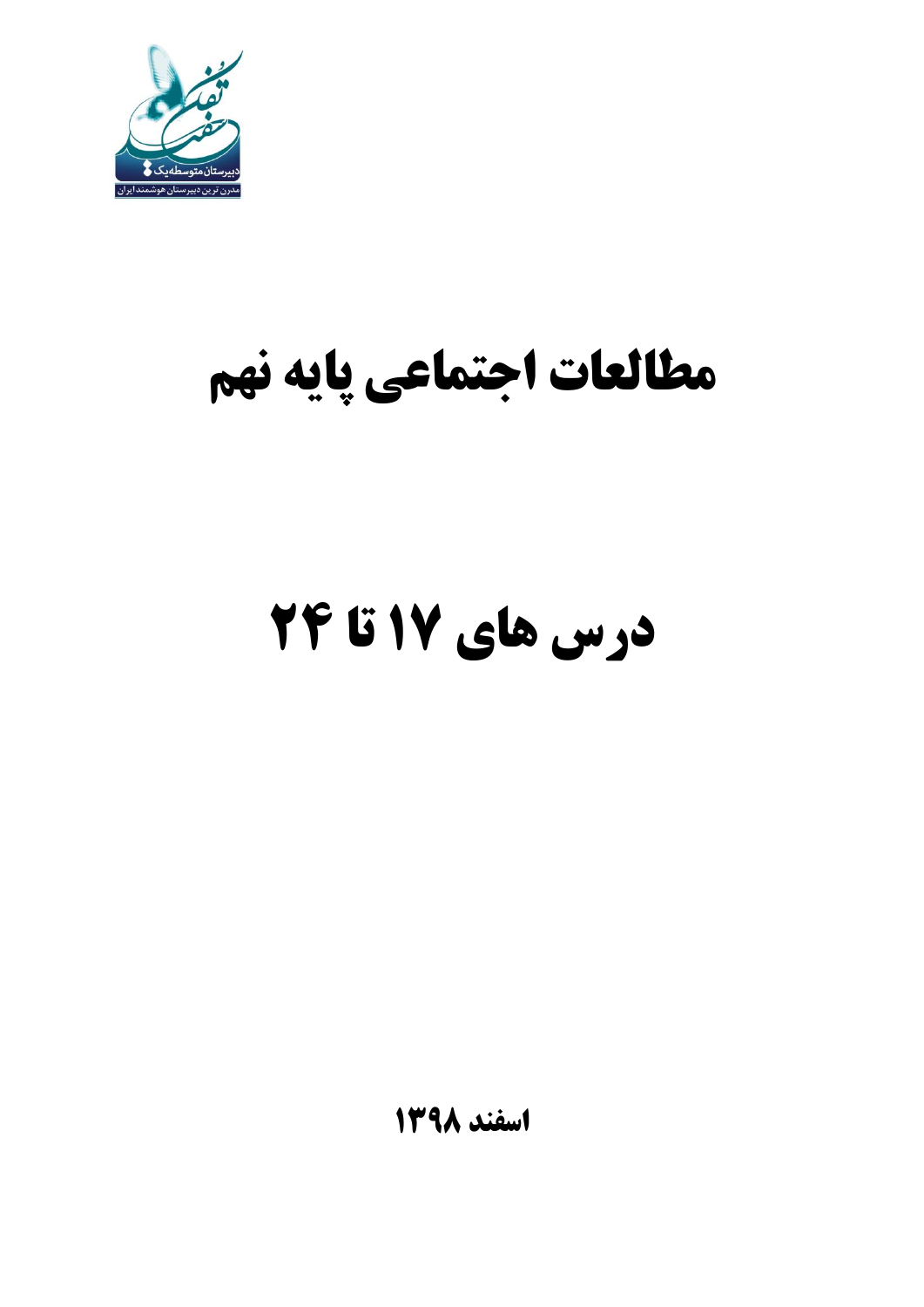

۱- بطور کلی، فرهنگ یک جامعه **شیوه زندگی** آن جامعه است. صفحه ۱۱۴

۲- جامعه **بدون فرهنگ** وجود ندارد و فرهنگ هم **بدون جامعه** بوجود نمی آید. صفحه ۱۱۴

۳- فرهنگ پدیده ای **آموختنی** است. صفحه ۱۱۵

۴- فرهنگ از راه **آموزش و تربیت** از نسلی به نسل دیگر منتقل می شود. صفحه ۱۱۵

۵- فرهنگ در جریان **اجتماعی شدن** آموخته می شود. صفحه ۱۱۵

۶- اجتماعی شدن یا جامعه پذیری را تعریف کنید. صفحه ۱۱۵ اجتماعی شدن فرآیندی طولانی مدت از تولد تا آخر عمر است که افراد از طریق آن، زندگی در جامعه را می آموزند و خود را با آن منطبق می کنند.

۷- فرآیند اجتماعی شدن، نخست در **خانواده** رخ می دهد. صفحه ۱۱۵

٨- خانواده اولین و مهم ترین کانون اجتماعی شدن فرد است . صفحه ۱۱۵

۹- علاوه بر خانواده (با بزرگتر شدن فرد)، چگونه زندگی در جامعه و سازگاری با آن ها را می آموزد؟ صفحه ۱۱۶ از طریق دوستان و گروه همسالان، رسانه های جمعی، برنامه های آموزشی و تربیتی مدرسه، رفتن به دانشگاه، خدمت سربازی

> ۱۰- لایه های فرهنگ را نام ببرید . صفحه ۱۱۶ ١) لايه خارجي يا بيروني مانند نمادها و هنجارها ۲) لايه عميق تر مانند ارزش ها و عقايد

١١- نماد چيست؟ مثال هم بزنيد. صفحه ١١۶ نماد، نشانه یا نمایندهٔ یک پدیدهٔ دیگر است برای مثال، علامت ((؟)) نماد پرسش و علامت (!) نماد تعجب است.

۱۲- نمادها در جریان روابط **اجتماعی** بوجود می آیند. صفحه ۱۱۶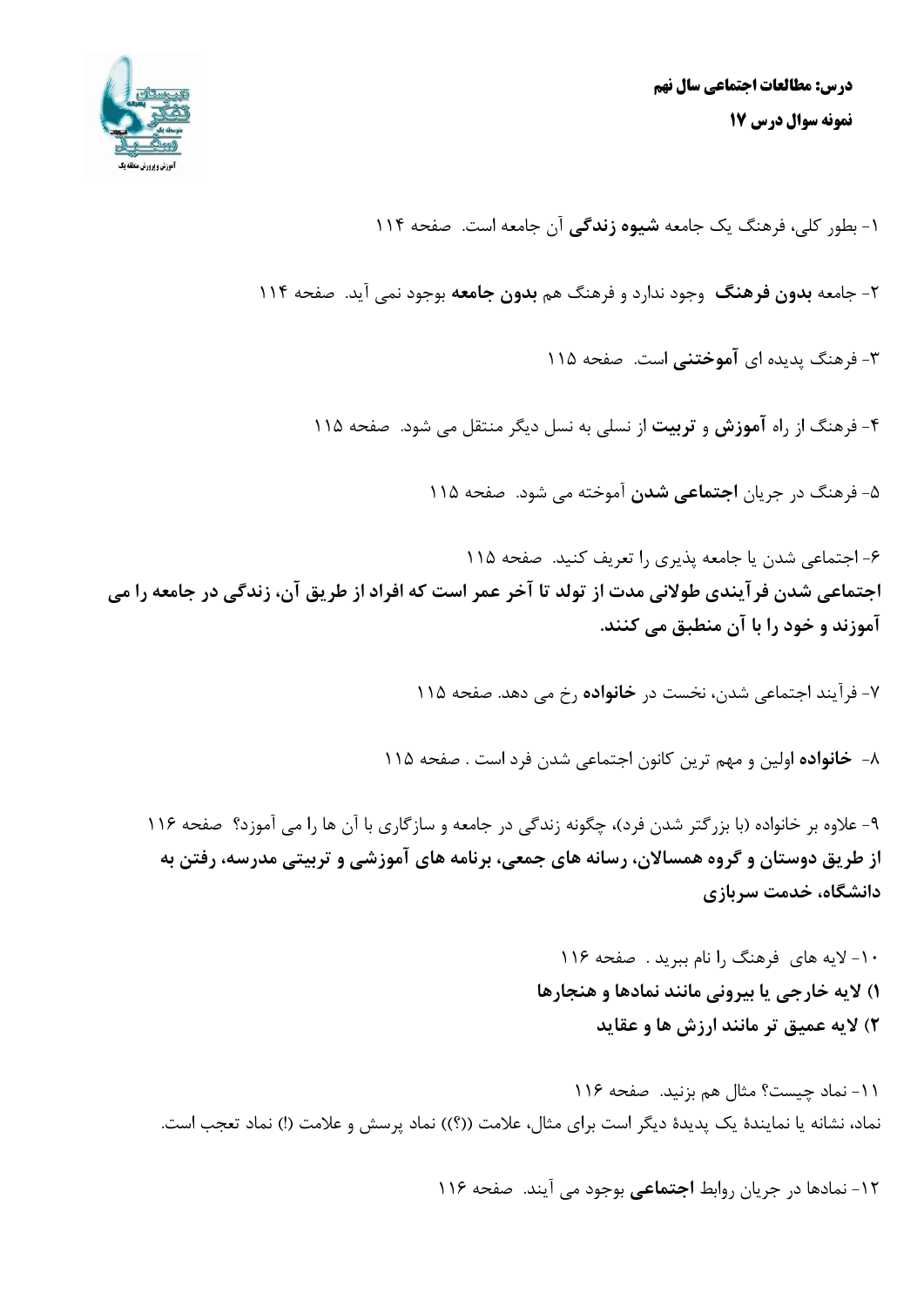١٣- هنجار را تعريف كنيد. صفحه ١١٧ \* هنجارها، رفتارهای معینی هستند که در یک گروه یا جامعه پذیرفته شده و متداول اند. \* به قواعد و شیوه های مورد قبول یک جامعه برای انجام دادن کارهای مختلف، هنجار می گویند. \* هنجارها در واقع همهٔ عادت ها، آداب و رسوم اجتماعی، قواعد، قوانین و مقررات و ……………………. را در بر می گیرد.

۱۴- مهمترین دلایل پیروی از هنجار ها را بنویسید . صفحه ۱۱۷ ۳- ترس از مجازات ٢- حفظ آبرو و احترام ۱-اعتقاد به آن ها

۱۵– ارزش چیست؟ مثال بزنید. صفحه ۱۱۸ ارزش يعني اينكه ما، اموري را خوب، مطلوب و مثبت تلقى كنيم. هر فرد يا اعضاى گروه و جامعه، امورى را با ارزش مى دانند و امور دیگری را ناپسند می دانند مانند احترام به سالمندان – شهادت طلبی- صداقت- اهل مطالعه بودن – ساده زیستی – ایثار – پرهیز از دخانیات – داشتن مدرک دانشگاهی – انفاق – مشهور شدن – فخر فروشی

۱۶– ارزش های انسانی و اجتماعی را تعریف و مثال بزنید. صفحه ۱۱۸ آن دسته از ارزش ها هستند که همهٔ انسان ها یا اغلب افراد یک جامعه آن را خوب و مطلوب می دانند مانند شجاعت، صداقت، کمک به دیگران، دفاع از کشور ، احترام به سالمندان

۱۷– یکی از عوامل مهمی که در شکل گیری ارزش ها موثر است را نام برده و مثال بزنید . صفحه ۱۱۸ عقاید دینی ، برای مثال صدقه دادن و انفاق برای فرد مسلمان یک ارزش است و این ارزش ناشی از اعتقادی است که آن فرد به جلب خشنودی خداوند و اطاعت از او دارد .

١٨-عوامل مختلفي كه مي توانند نمادها،ارزش ها و هنجار هاي يک جامعه را تغيير دهند كدامند؟ صفحه ١١٩

۳-نفوذ فرهنگی بیگانگان و کشورهای سلطه گر (-پیشرفت های صنعتی و فناوری ٢- رسانه های جمعی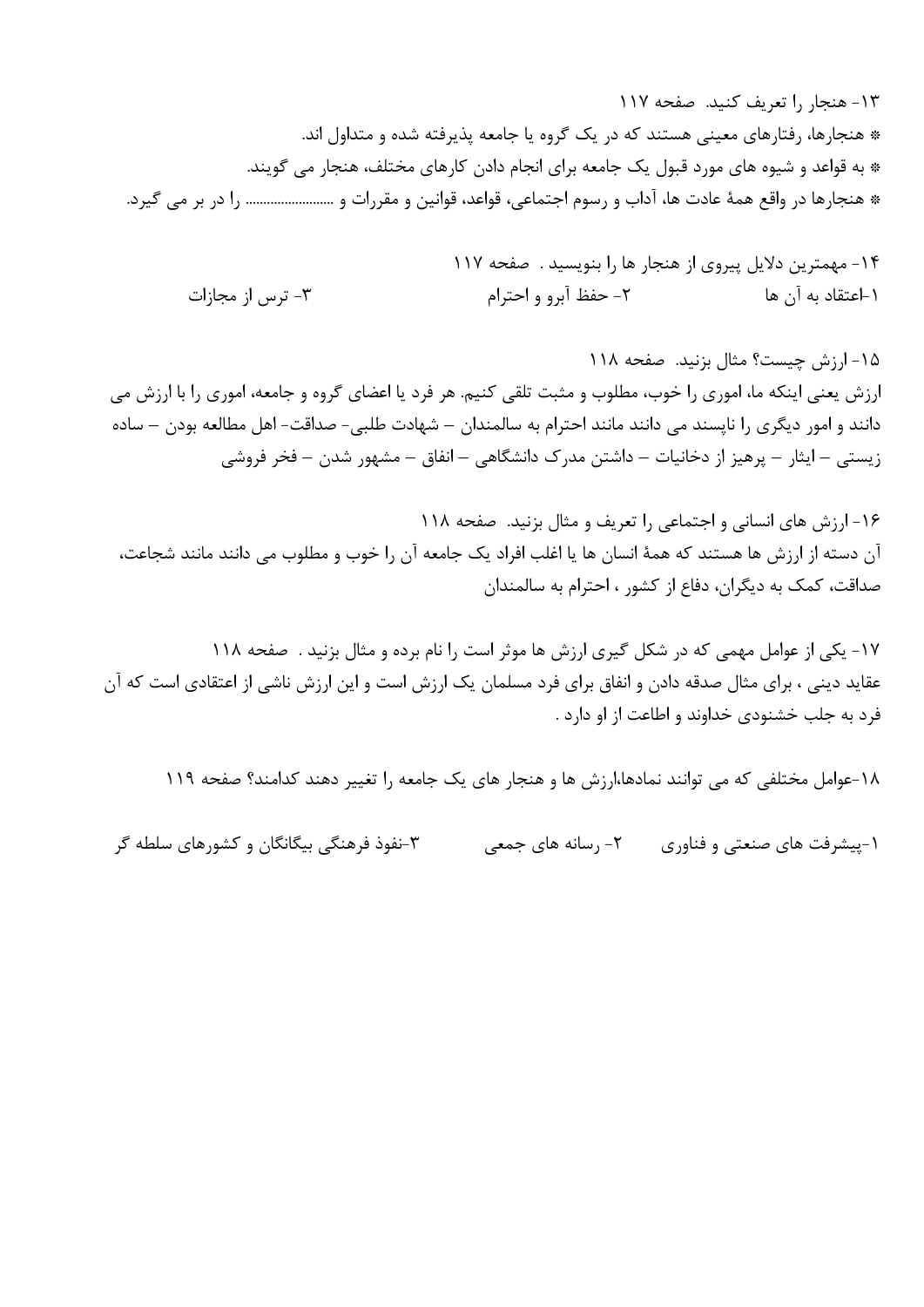

۱- هويت چيست؟ و چه تفاوتي بين انسان و ساير موجودات زنده است؟ صفحه ١٢٠

۲- انواع هویت را نام ببرید: ۱- هویت **فردی م** ۲- هویت **اجتماعی** صفحه ۱۲۱

۳- هویت فردی شامل دو بخش ویژگی های **جسمانی و روانی ا**ست. صفحه ۱۲۱

۴- برای هویت جسمانی مثال بزنید. صفحه ۱۲۱ ویژگی هایی مانند جنسیت،قد،وزن،سن،گروه خونی هویت جسمانی را تشکیل می دهند

۵- برای ویژگی غیر جسمانی (اخلاقی و روانی) مثال بزنید. صفحه ۱۲۱ صبوربودن،زود رنج بودن،داشتن اراده، اميدوار بودن،لجوج بودن،به هنر علاقه داشتن

۶- هويت اجتماعي چيست؟ صفحه ١٢١ افراد با عضویت در گروه های مختلف اجتماعی هویت اجتماعی بدست می آورند و از طریق ارتباط با جامعه هویت اجتماعی افراد شکل می گیرد

٧- تفاوت ویژگی های انتسابی و اکتسابی چیست؟ صفحه ١٢٢ ما در شکل گیری بعضی از ویژگی های خود نقشی نداریم.برای مثال جنسیت،مکان تولد،پدر و مادر و شکل و قیافه خود را انتخاب نمی کنیم که به آن ها ویژگی های انتسابی می گویند ولی در بسیاری از ویژگی های خود نقش داريم.براي مثال برخي صفات اخلاقي يا اجتماعي خود را انتخاب مي كنيم و به آن ها شكل مي دهيم كه به آن ها ویژگی های اکتسابی می گویند.

٨- یکی از مراتب هویت اجتماعی هویت ملی است که به یک ملت مربوط می شود. صفحه ١٢٣

۱۰- مهم ترین ویژگی های مشترک جامعه ایرانی را نام ببرید. صفحه ۱۲۳ و ۱۲۴ و ۱۲۵ ٢- ما مسلمانيم ٣- ما تاريخ کهن و ميراث فرهنگي غني داريم ۱– ما در سرزمین ایران زندگی می کنیم ۴- زبان مشترک ما فارسی است ۵- انقلاب اسلامی نمایانگر آرمان های والای جامعه ماست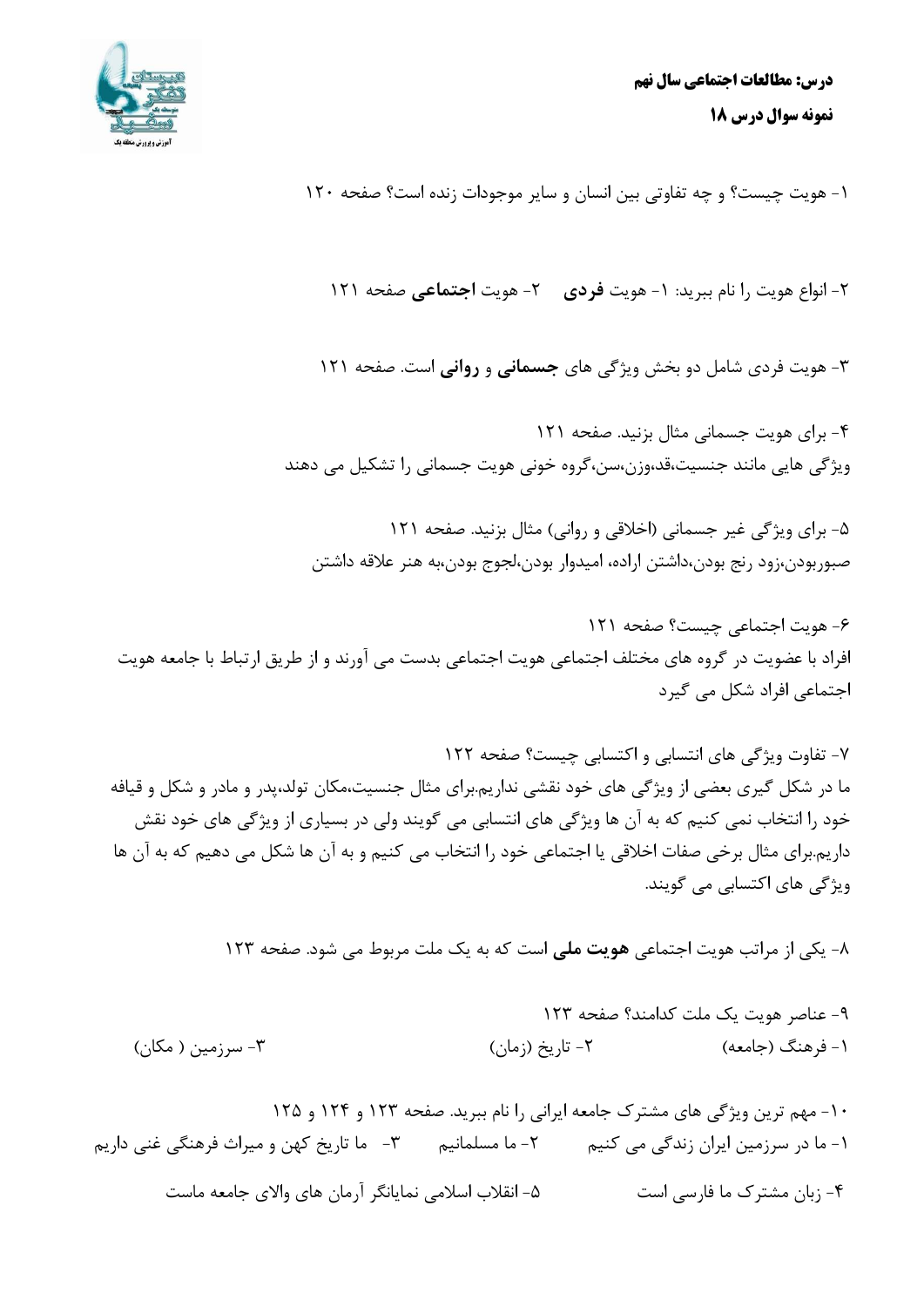١١- چرا سرزمين از مهم ترين عناصر شكل دهندهٔ هويت ملي است ؟ صفحه ١٢٣

زیرا مردمی که در یک سرزمین زندگی می کنند احساس خاصی نسبت به سرزمین خود دارند.به شکلی که وظیفه خود می دانند تا پای جان از آن دفاع کنند.

۱۲- تاریخ ایران چه تأثیری بر فرهنگ ایرانیان گذاشت ؟ صفحه ۱۲۴ ایران جایگاه تمدن های باستانی بوده است و بیش از چند هزار سال قدمت دارد و پس از ورود اسلام به ایران،عقاید و ارزش های اسلامی دگرگونی بزرگی در فرهنگ ایرانیان پدید آورد.

۱۳- زبان فارسی چه نقشی در هویت ملی دارد؟ صفحه ۱۲۵

زبان فارسی موجب انتقال میراث فرهنگی است و همواره عامل وحدت اقوام ایرانی بوده است و آن ها ضمن استفاده از زبان محلی خود،ده ها اثر ادبی و علمی و فرهنگی به زبان فارسی پدید آورده اند.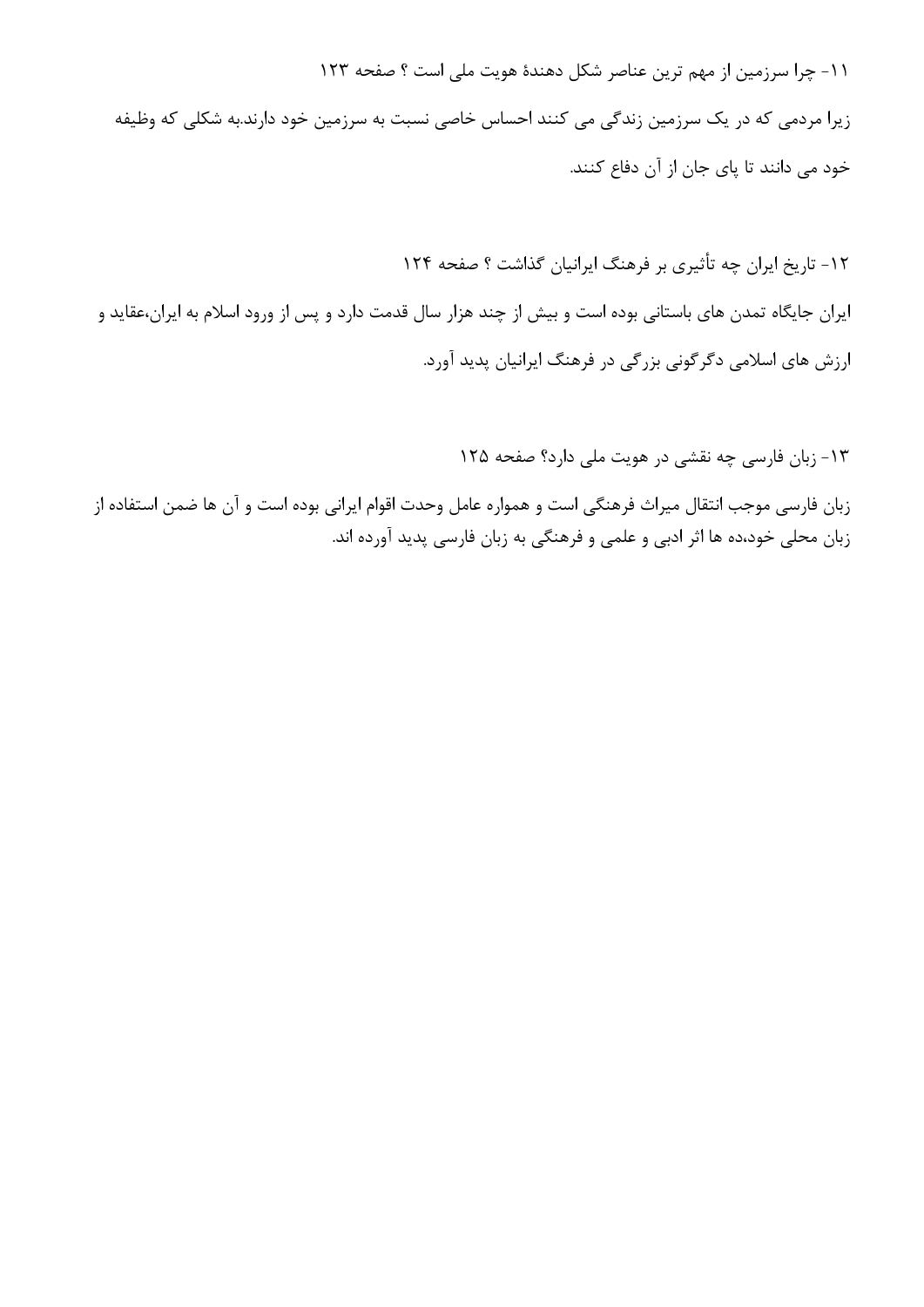درس 19

٢- .............................. واحد بنيادين جامعه و كانون رشد و تعالى انسان است. (خانواده) صفحه ١٢٨ ۳- کار کردهای خانواده کدامند؟ صفحه ۱۲۸ الف: فرزتدآوري و تجديد نسل سين حمايت و مراقبت ج: جامعه پذیری و تربیت ۴- اولین شرط بقای هر جامعه ای ............................... آن است. (جمعیت) صفحه ۱۲۸ ۶- خانواده به چه روش هایی می تواند اعضای خود را اجتماعی کند؟ صفحه ۱۳۲ ج) تنبيه الف) گفت و گو ب) تشويق خانواده است. (سراسر - اولیه ی زندگی) صفحه ۱۳۰

درس 20

۱– منظور از خانواده متعادل چیست؟ خانواده ای که بتواند وظایف خود را به خوبی انجام دهد. صفحه ۱۳۳ ۲- اولین گام در راه تشکیل یک خانواده سالم و متعادل ................................. است. (دقت در انتخاب همسر) صفحه ۱۳۳ ٣- از ديدگاه اسلام مهمترين عاملي كه در انتخاب همسر بايد توجه كرد چيست؟ (ايمان و اعتقادات ديني افراد) صفحه ١٣٣ ۴- منظور از اصالت خانواده چیست؟ یعنی فردی که به عنوان همسر انتخاب می شود، در خانواده ای صالح و اهل ایمان و تقوا پرورش يافته باشد. صفحه ١٣٣ ۵- چگونه می توان از بروز ناسازگاری های بین زن و شوهر جلوگیری کرد؟ صفحه ۱۳۴ ۱- گذراندن آموزش های خانواده قبل ازدواج ۲- مشاوره با افراد دارای صلاحیت ٣- رعايت اخلاق و آداب همسر داري مثل خوش خلقي، گذشت كردن، قدرداني از زحمات همسر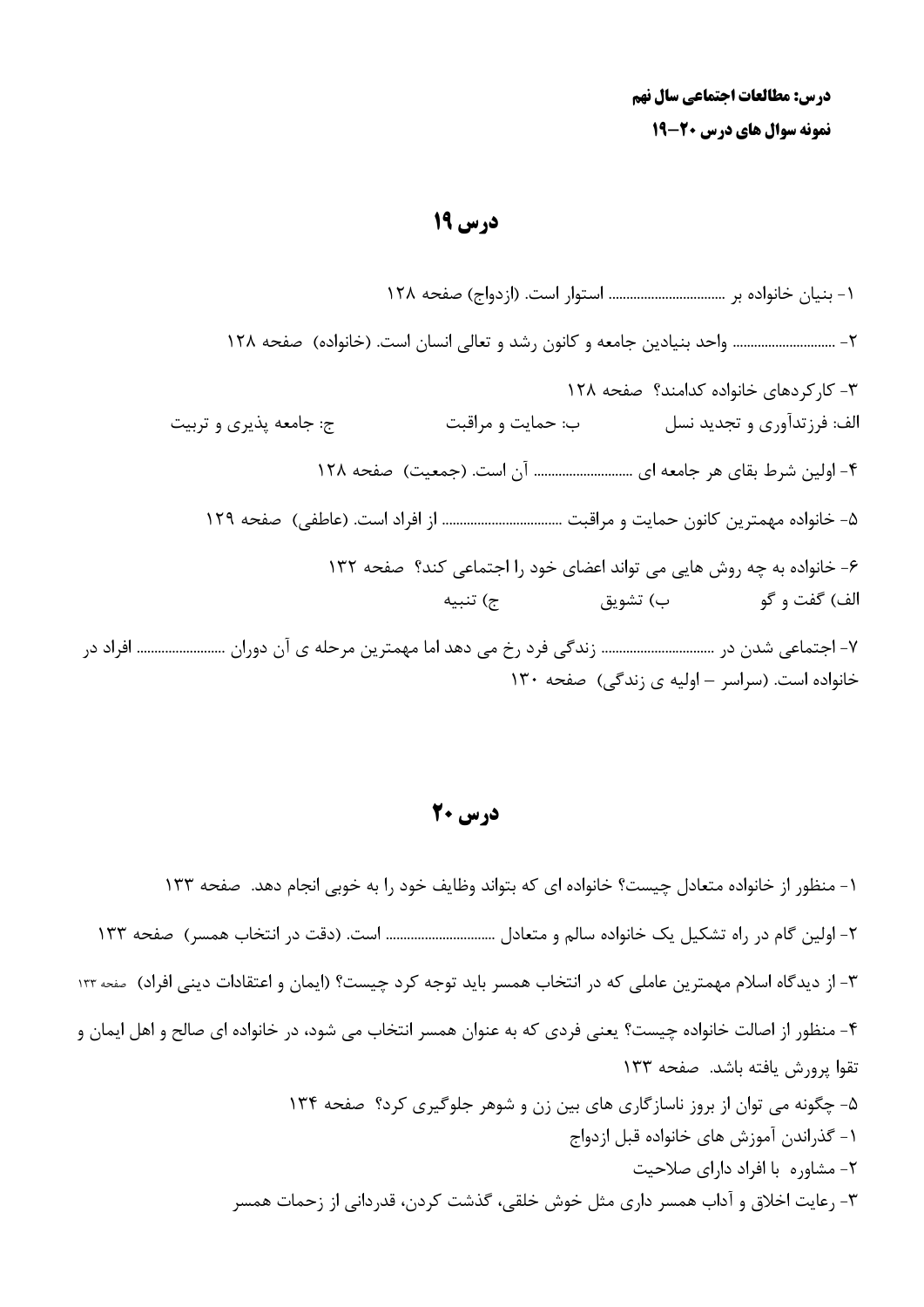۶- مشکلات و معایب تک فرزندی را بنویسید. صفحه ۱۳۵ ۱- تجربه اجتماعی شدن و رشد اجتماعی کودکان کاهش می یابد. ٢- از لذت ارتباطات وسيع تر خانوادگي و حمايت و محبت برادر يا خواهر محروم مي شوند .

٧- یک خانواده ممکن است با چه مشکلاتی روبرو شود؟ وظایف خانواده در این مواقع چیست؟ صفحه ١٣٨ یک خانواده ممکن است با مشکلات گوناگون از قبیل بیکاری، فقر، بیماری شدید طولانی و غیره روبرو شود. در این مواقع اعضای خانواده باید با توکل به خدا، صبر، شکیبایی، مشکلات را مدیریت کنند و نگذارند خانواده دچار بحران شده و آسیب ببیند.

٨- منظور از صله ی ارحام چیست؟ صفحه ١٣٨ افراد به دیدار خویشاوندان خود بروند و از یکدیگر خبر بگیرند و اگر نیازی داشتند به آن ها کمک کنند. کمک مالی به خويشاوندان جزء صله ارحام محسوب مي شود .

۹- چه عواملي موجب ناسازگاري والدين و فرزندان مي شود ؟ صفحه ۱۳۶ گاهی در مراحلی از زندگی ، انتظارات یکدیگر را برآورده نمی کنند ، کودکان می خواهند نقش فعال تری در اجتماعی شدن خود داشته باشند اما ممكن است يدر و مادر اين تغيرات را جدي نگيرند ، فرزندان حقوق والدين را ادا نمي كنند ، در جوامع صنعتی امروزی پدر و مادرها وقت کمتری را به گفت و گو با فرزندان اختصاص می دهند .

۱۰- چگونه می توان از بروز ناسازگاری بین والدین و فرزندان جلوگیری نمود ؟ صفحه ۱۳۷ پدر و مادر برای گفت و گو با فرزندان وقت بگذارند و جلساتی با حضور والدین و مشاوران خبره که در آن فرزندان و والدين بتوانند مسائل خود را بگويند ، مفيد است .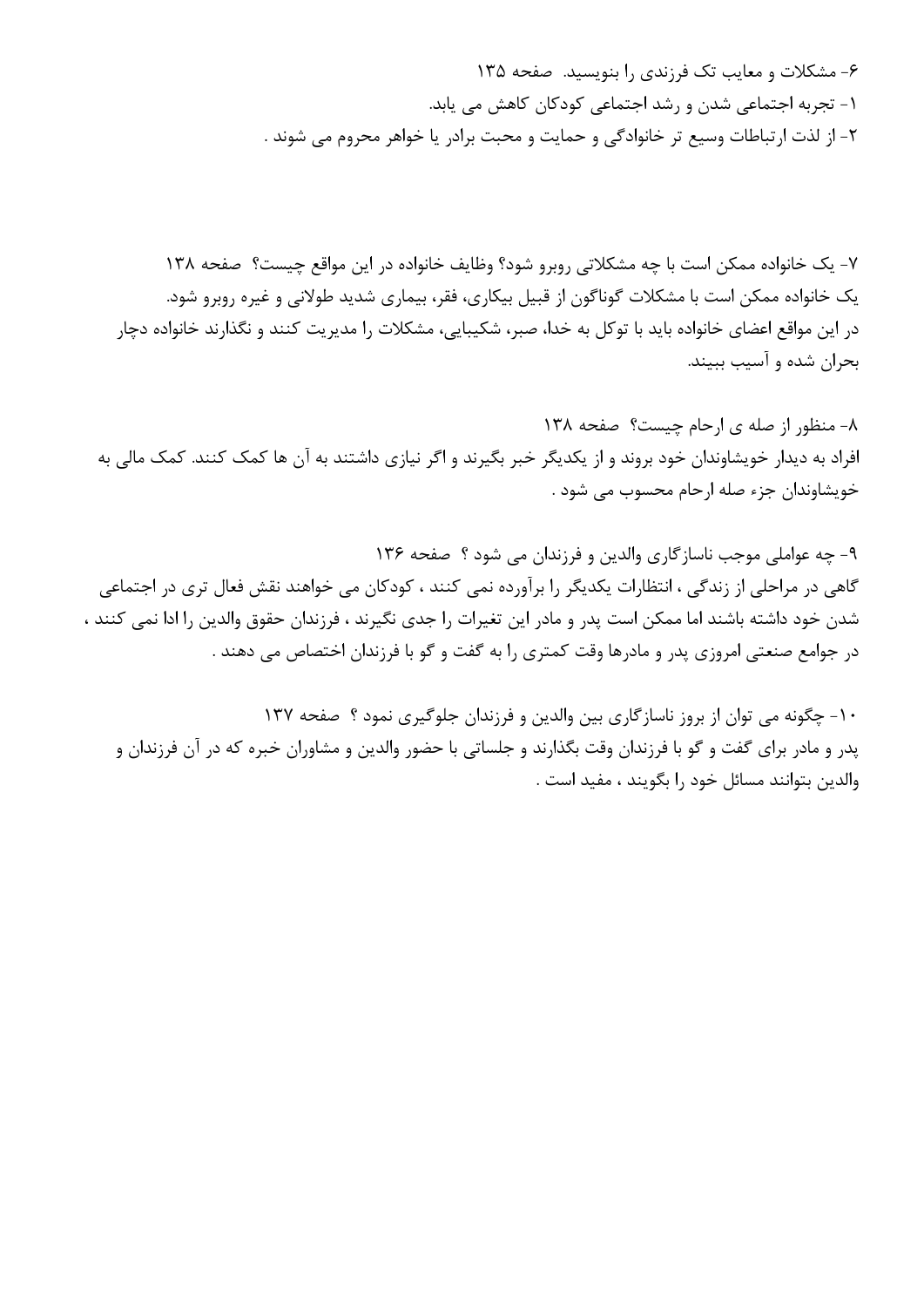

سوال

### درس 21

١- چرا جامعه به حکومت نیاز اساسی دارد و نمی تواند بدون وجود حکومت باقی بماند؟ صفحه ١۴٢ زیرا در زندگی اجتماعی نیاز های مشترکی وجود دارد و افراد برای تنظیم امور خود به قوانین و مقرراتی نیاز دارند هم چنین برای اجرای قوانین و حل اختلافات و برقراری امنیت به حکومت نیاز دارند.

۲- برخی از مهمترین وظایف حکومت ها ٫ا بنویسید. صفحه ۱۴۲ الف) وضع قوانین و مقررات مسب) اجرای قوانین مسلح ج) برقراری نظم و امنیت د) تعلیم و تربیت

٣- در جهان بيني توحيدي اسلام، حق مالكيت مطلق همه موجودات و پديده هاي جهان فقط متعلق به .................. (خداست) صفحه ۱۴۳

۴- جمهوری اسلامی یعنی چه ؟ صفحه ۱۴۴ کلمه ی جمهوری نشان می دهد که شکل حکومت جمهوری است و در آن حق انتخاب و مشارکت مردم در حکومت به رسمیت شناخته می شود. کلمه ی اسلامی یعنی کشور با اصول و قوانین اسلامی اداره می شود.

۵- مهم ترین رکن حکومت اسلامی ........................... آن است. (رهبری) صفحه ۱۴۴

۶- رهبری در جمهوری اسلامی ایران بر پایه ی ....................... است. (ولایت فقیه) صفحه ۱۴۴

٧- صفات و خصوصیت رهبر چیست ؟ صفحه ۱۴۵ فقیه عادل و با تقوا، آگاه به زمان، شجاع، مدیر و مدبر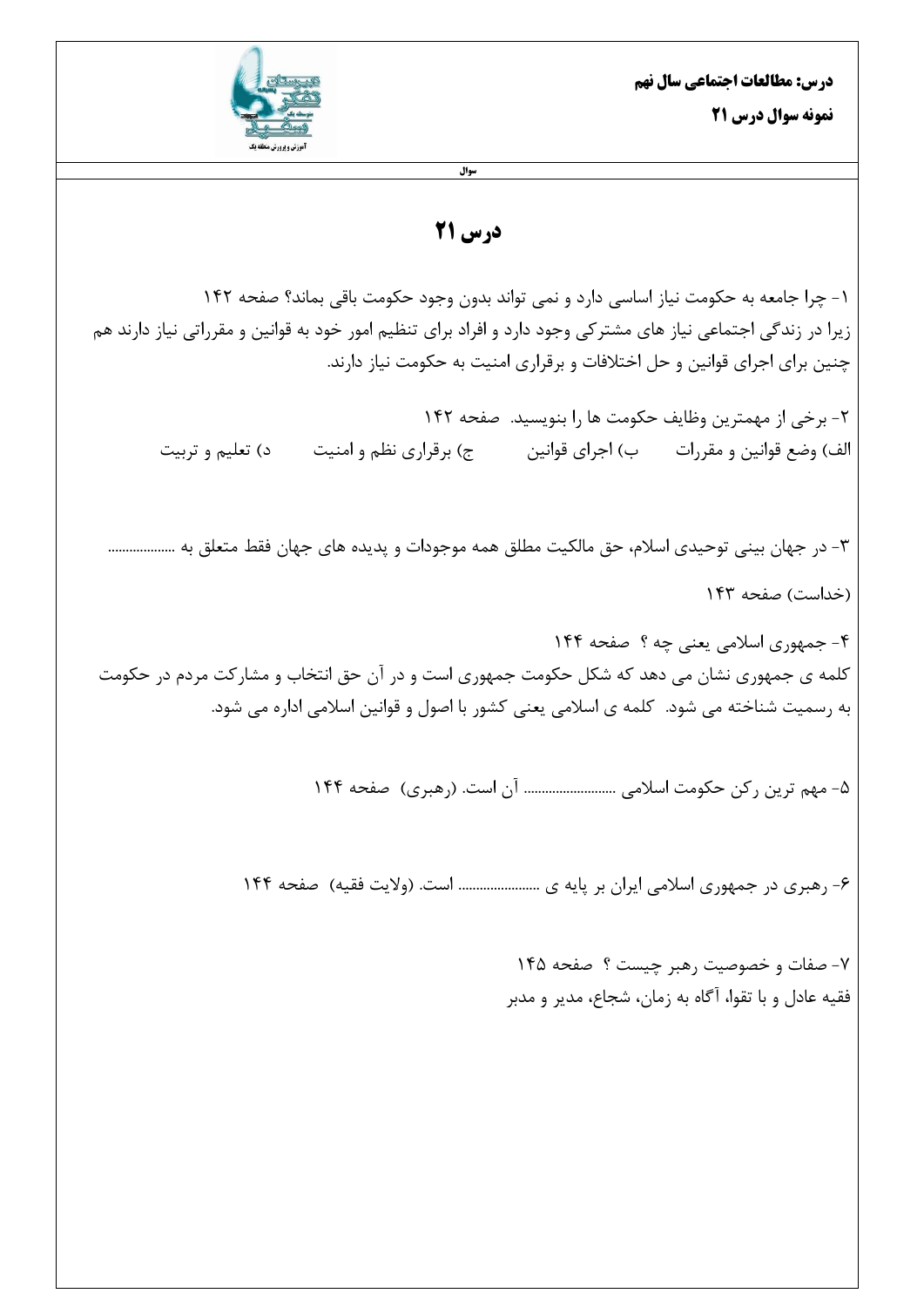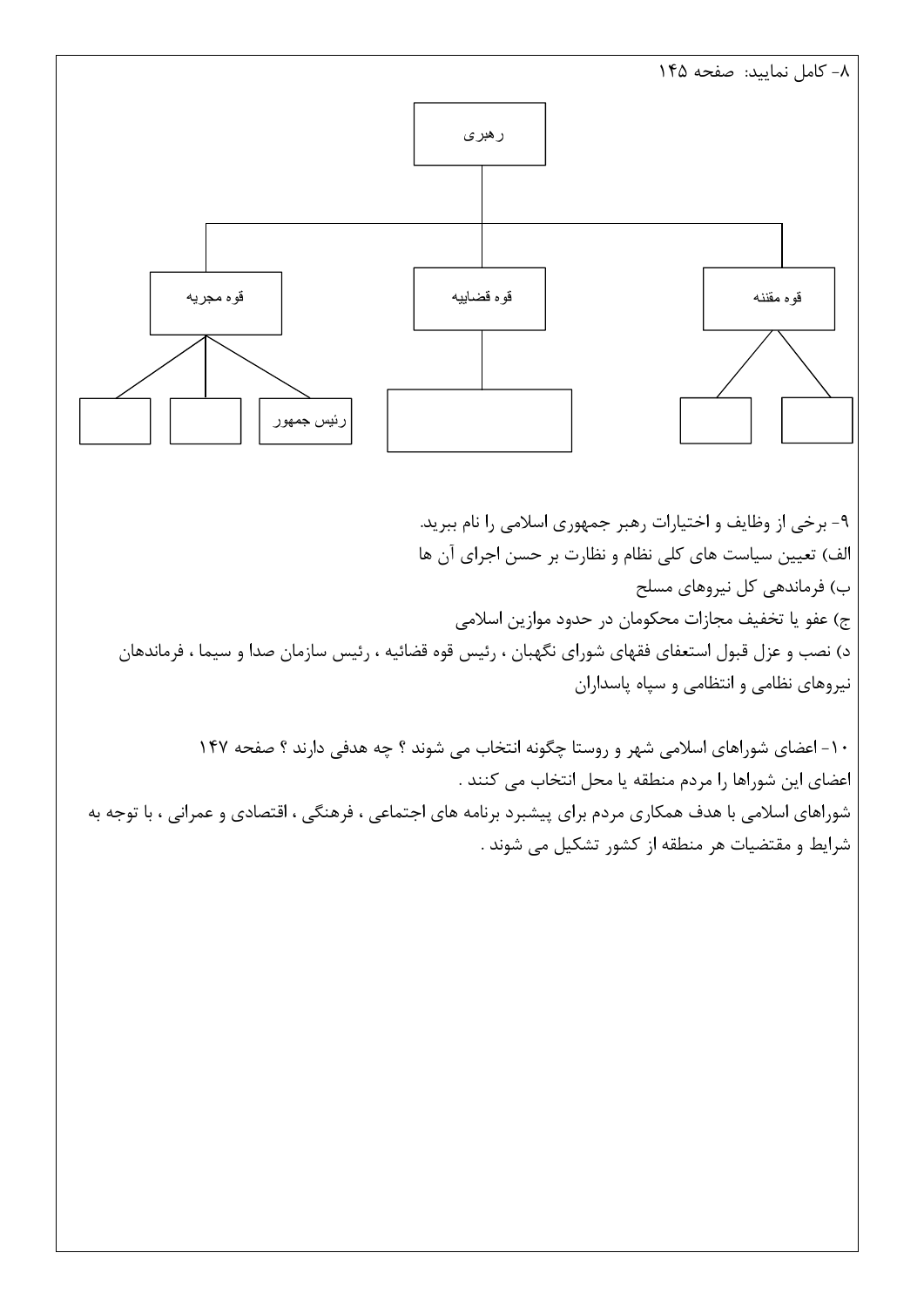

#### سوال درس 22

۱- شهروندي چيست؟ صفحه ۱۴۸ شهروندی ارتباطی است که افراد را به یک حکومت مشخص پیوند می دهد و در نتیجه برای فرد و حکومت، حقوق و تکالیفی ایجاد مے شود.

۲- چه مرجعی حقوق و تکالیف شهروندی را مشخص می کند؟ صفحه ۱۴۸ قوانین هرکشور به <u>ویژه قانون اساس</u>ی آن، حقوق و تکالیف شهروندی را معین می کند. ۳- اینکه حکومت در وضع قوانین و اجرای قوانین و نظارت براجرای قوانین بین شهروندان تبعیض قائل نشود حق ................ است (حق برخورداري از عدالت قانوني) صفحه ١۴٩

۴- حق برخورداری از عدالت قضایی یعنی چه ؟ صفحه ۱۴۹ یعنی شهروندان حق دادخواهی دارند و هر کس می تواند به دادگاه های صالح مراجعه کند و در همه ی دادگاه ها برای خود وكيل مدافع انتخاب كند. ۵- حق برخورداری از رفاه و تآمین اجتماعی را توضیح دهید. صفحه ۱۴۹ يعني كليه شهروندان الف) از بیمه از کار افتادگی، بازنشستگی، معلولیت و غیره استفاده نمایند. ب) به مراکز فرهنگی و ورزشی، آتش نشانی، پلیس و غیره دسترسی آسان داشته باشد. ج) در محيطي پاک و سالم و بدون آلودگي زندگي کنند. ۶- مشاركت سياسى چيست؟ صفحه ١۵٠ یعنی اینکه هر شهروند بتواند در امور سیاسی جامعه دخالت کند و در سرنوشت کشور خود نقش داشته باشد. ۷- مشارکت سیاسی از چه راههایی صورت می گیرد؟ صفحه ۱۵۰ شرکت در انتخابات، عضویت و همکاری در احزاب و انجمن های سیاسی، شرکت در راه پیمایی ها و تظاهرات ۸- در کدام انتخابات مردم بطور مستقیم رأی می دهند؟ صفحه ۱۵۰ انتخاب رئیس جمهور، نمایندگان مجلس شورای اسلامی، اعضای شوراهای شهر و روستا ۹- در کدام انتخابات مردم بطور غیرمستقیم شرکت می نمایند؟ صفحه ۱۵۰ در انتخاب رهبری، مردم اعضای مجلس خبرگان را انتخاب و به آن ها رأی می دهند، سپس اعضای مجلس خبرگان که نمایندگان مردم هستند، رهبر ر انتخاب می کنند.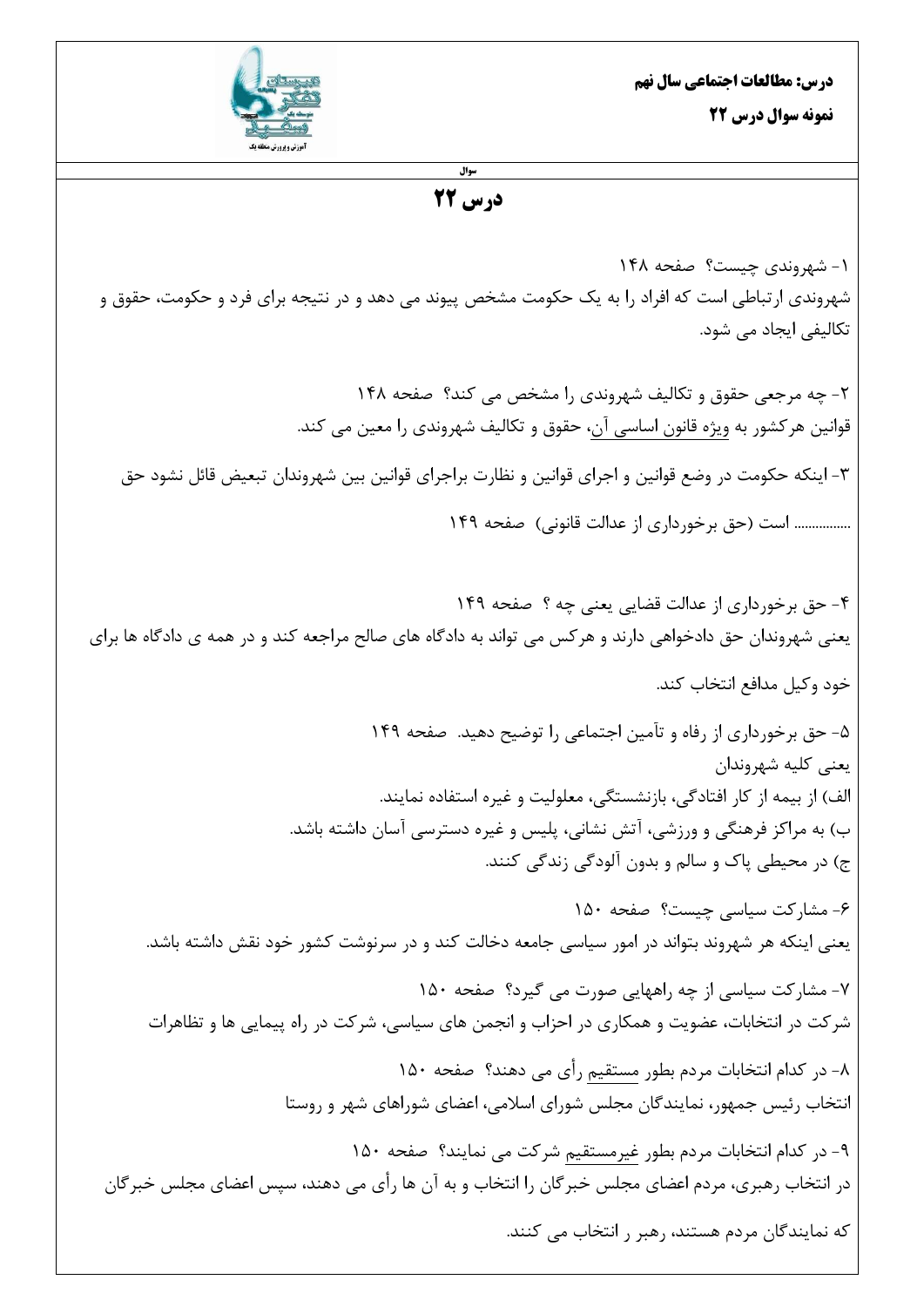۱۰- تكاليف شهروندي را نام ببريد: صفحه ۱۵۲-۱۵۱ ۳- پرداخت مالیات و عوارض ۴- دفاع از کشور ۱- رعایت قانون و مقررات  $\sim$  ۲- همکاری با دولت

١١- ماليات چيست؟ تعريف كنيد. صفحه ١٥٢ مالیات مبلغی است که شهروندان براساس قانون و به صورت بلاعوض به دولت پرداخت می کنند تا صرف هزینه های عمومی کشور شود.

١٢- عوارض چيست؟ صفحه ١۵٢ مبلغی است که شهروندان در مقابل دریافت خدمتی از دستگاه های اداری و دولتی به آن ها می پردازند برای مثال عوارض صدور گواهی نامه رانندگی یا عوارض عبور از بزرگراه ها